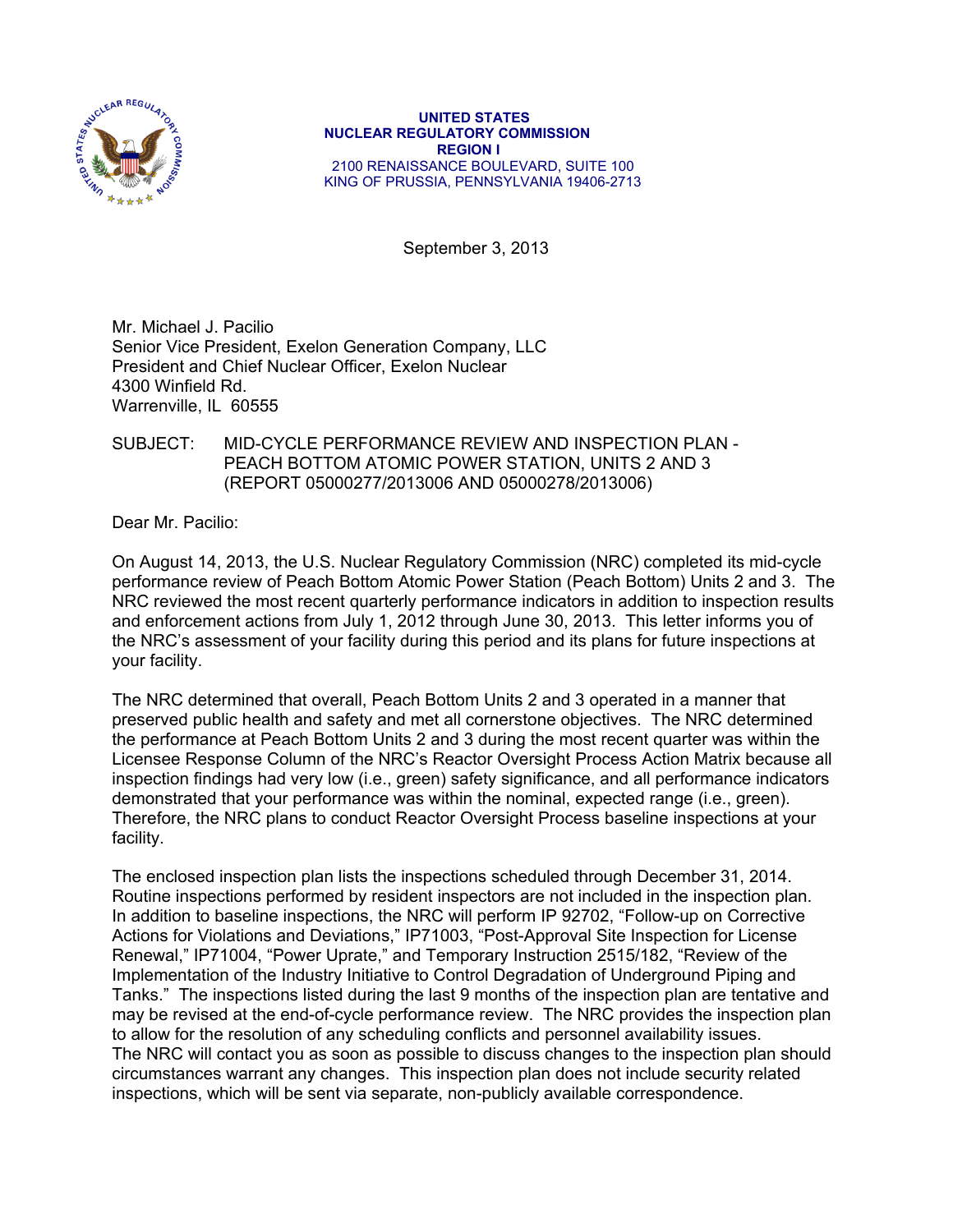In accordance with Title 10 of the *Code of Federal Regulations* (10 CFR) Section 2.390 of the NRC's "Rules of Practice," a copy of this letter will be available electronically for public inspection in the NRC Public Document Room or from the Publicly Available Records (PARS) component of the NRC's Agencywide Documents Access and Management system (ADAMS). ADAMS is accessible from the NRC Web site at http://www.nrc.gov/reading-rm/adams.html (the Public Electronic Reading Room).

Please contact me at (610) 337-5209 with any questions you have regarding this letter.

Sincerely,

## **/RA/**

Mel Gray, Chief Reactor Projects Branch 4 Division of Reactor Projects

Docket Nos.: 50-277, 50-278 License Nos.: DPR-44, DPR-56

Enclosure: Inspection Plan

cc w/encl: Distribution via ListServ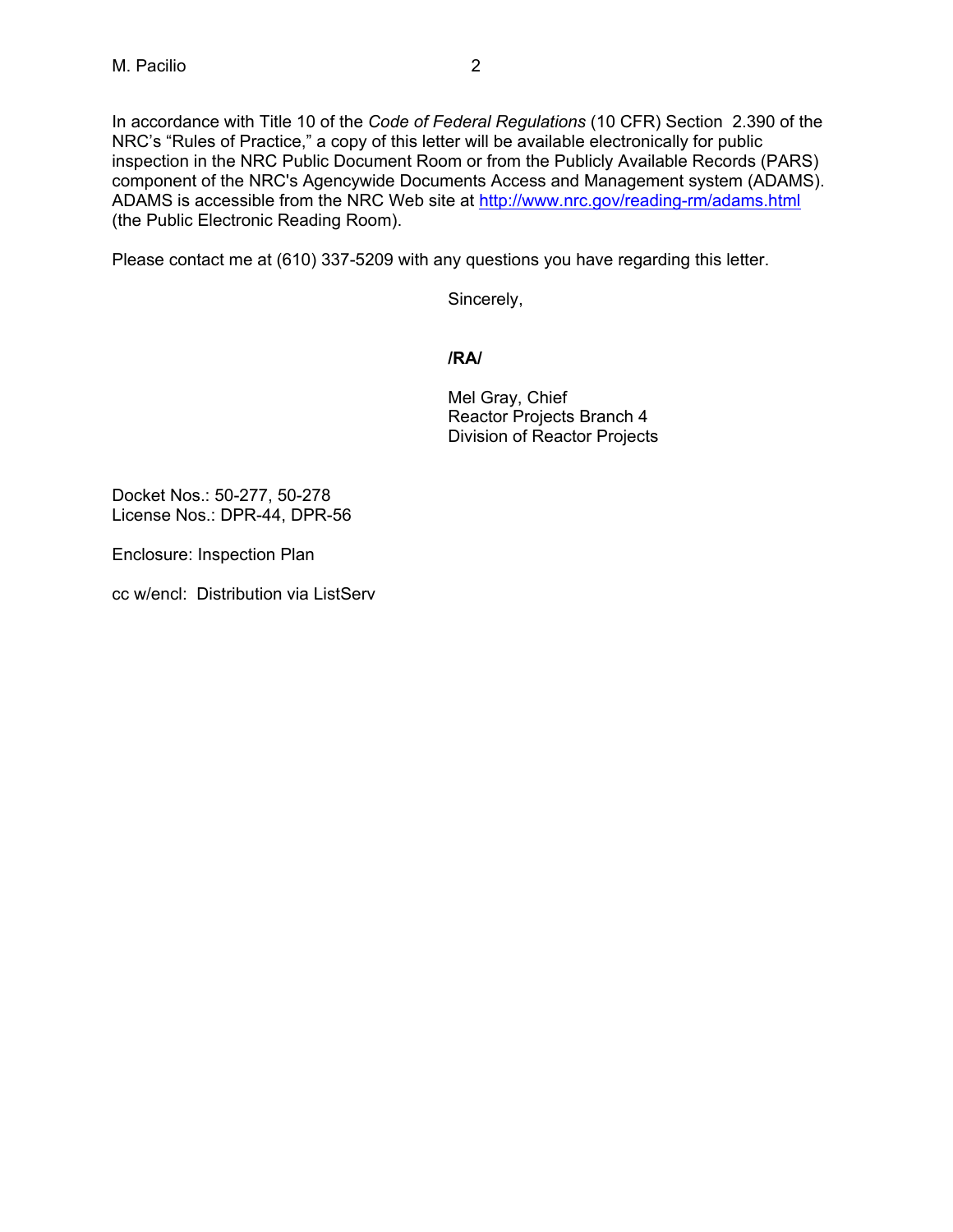In accordance with Title 10 of the *Code of Federal Regulations* (10 CFR) Section 2.390 of the NRC's "Rules of Practice," a copy of this letter will be available electronically for public inspection in the NRC Public Document Room or from the Publicly Available Records (PARS) component of the NRC's Agencywide Documents Access and Management system (ADAMS). ADAMS is accessible from the NRC Web site at http://www.nrc.gov/reading-rm/adams.html (the Public Electronic Reading Room).

Please contact me at (610) 337-5209 with any questions you have regarding this letter.

Sincerely,

**/RA/** 

Mel Gray, Chief Reactor Projects Branch 4 Division of Reactor Projects

Docket Nos.: 50-277, 50-278 License Nos.: DPR-44, DPR-56

Enclosure: Inspection Plan

cc w/encl: Distribution via ListServ

- Distribution w/encl:(via E-mail) W. Dean, RA D. Lew, DRA D. Roberts, DRP A. Burritt, DRP R. Lorson, DRS J. Rogge, DRS M. Gray, DRP S. Barber, DRP
- A. Turilin, DRP B. Lin, DRP S. Hansell, DRP, SRI A. Ziedonis, DRP, RI R. Rolph, DRP, RI S. Schmitt, DRP, AA V. Campbell, RI, OEDO N. McNamara, RI, SLO D. Tifft, RI, SLO

D. Screnci, RI, PAO N. Sheehan, RI, PAO RidsNrrPMPeachBottom Resource RidsNrrDorlLpl1-2 Resource ROPreports Resource DRS Branch Chiefs (6) RidsNrrDirslpab Resource ROPassessment Resource

| DOC NAME: S:\ROP ASSESSMENT MEETINGS ARCHIVE\ROP-14 MID-CYCLE REVIEW\BRANCH 4\PEACH BOTTOM\PB 2013 MC LETTER.DOCX |
|-------------------------------------------------------------------------------------------------------------------|
| ADAMS Accession No.: ML13240A170                                                                                  |

| <b>SUNSI Review</b>      |                    | $\triangledown$<br>Non-Sensitive<br>Sensitive |           |  |  | <b>Publicly Available</b><br>Non-Publicly Available |  |
|--------------------------|--------------------|-----------------------------------------------|-----------|--|--|-----------------------------------------------------|--|
| <b>OFFICE</b>            | <b>RI/DRP</b>      | RI/DRP                                        | RI/DRP    |  |  |                                                     |  |
| NAME<br>mmt              | SHansell/MG for SH | SBarber/SB                                    | MGray/MG  |  |  |                                                     |  |
| <b>DATE</b>              | 08/25/13           | 08 / 26 / 13                                  | 09/03 /13 |  |  |                                                     |  |
| $\bigcap$<br>DEOODD OODV |                    |                                               |           |  |  |                                                     |  |

OFFICIAL RECORD COPY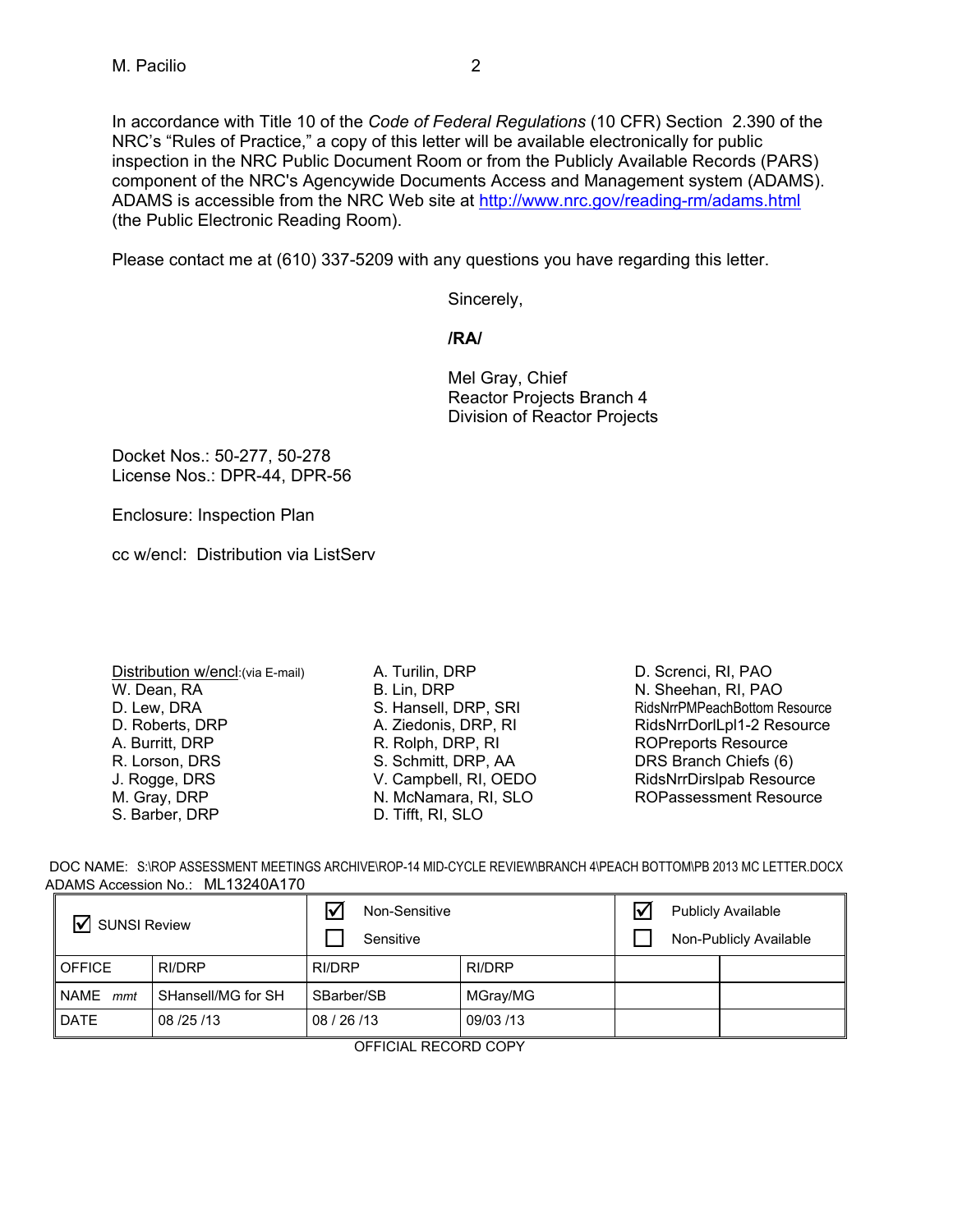**Page 1 of 2 08/01/2013 15:08:45 Report 22**

## **Peach Bottom Inspection / Activity Plan 07/01/2013 - 12/31/2014**

| Unit          |              | <b>Planned Dates</b> |                            |            |                                                                                                      |                |
|---------------|--------------|----------------------|----------------------------|------------|------------------------------------------------------------------------------------------------------|----------------|
| <b>Number</b> | <b>Start</b> | End                  | <b>Inspection Activity</b> |            | <b>Title</b>                                                                                         | on Site        |
|               |              |                      | 71124                      | - HP       |                                                                                                      | $\mathbf 1$    |
| 2, 3          | 07/29/2013   | 08/02/2013           | IP 71124.02                |            | Occupational ALARA Planning and Controls                                                             |                |
| 2, 3          | 07/29/2013   | 08/02/2013           | IP 71124.04                |            | Occupational Dose Assessment                                                                         |                |
| 2, 3          | 07/29/2013   | 08/02/2013           | IP 71124.05                |            | Radiation Monitoring Instrumentation                                                                 |                |
|               |              |                      | 71124.07                   | - REMP     |                                                                                                      | 1              |
| 2, 3          | 09/02/2013   | 09/06/2013           | IP 71124.07                |            | Radiological Environmental Monitoring Program                                                        |                |
|               |              |                      | 7111108G                   |            | - U3 INSERVICE INSPECTION                                                                            | $\mathbf{1}$   |
| 3             | 09/16/2013   | 09/20/2013           | IP 7111108G                |            | Inservice Inspection Activities - BWR                                                                |                |
|               |              |                      | 71124                      | $-HP$      |                                                                                                      | $\mathbf{1}$   |
| 3             | 09/16/2013   | 09/20/2013           | IP 71124.01                |            | Radiological Hazard Assessment and Exposure Controls                                                 |                |
| 3             | 09/16/2013   | 09/20/2013           | IP 71124.02                |            | Occupational ALARA Planning and Controls                                                             |                |
|               |              |                      | 71124.08                   | - RADWASTE |                                                                                                      | $\mathbf{1}$   |
| 2, 3          | 10/21/2013   | 10/25/2013           | IP 71124.08                |            | Radioactive Solid Waste Processing and Radioactive Material Handling, Storage, and Transportation    |                |
|               |              |                      | 71124                      | - HP       |                                                                                                      | $\mathbf{1}$   |
| 2, 3          | 01/06/2014   | 01/10/2014           | IP 71124.01                |            | Radiological Hazard Assessment and Exposure Controls                                                 |                |
| 2, 3          | 01/06/2014   | 01/10/2014           | IP 71124.02                |            | Occupational ALARA Planning and Controls                                                             |                |
| 2, 3          | 01/06/2014   | 01/10/2014           | IP 71124.03                |            | In-Plant Airborne Radioactivity Control and Mitigation                                               |                |
| 2, 3          | 01/06/2014   | 01/10/2014           | IP 71124.04                |            | Occupational Dose Assessment                                                                         |                |
|               |              |                      | ЕP                         |            | - EP ANNUAL REPORT                                                                                   | 4              |
| 2, 3          | 01/01/2014   | 12/31/2014           | IP 7111406                 |            | <b>Drill Evaluation</b>                                                                              |                |
|               |              |                      | 71003                      |            | - U3 LR COMMITMENTS PHASE 2                                                                          | $\mathbf{2}$   |
| 3             | 01/21/2014   | 01/24/2014           | IP 71003                   |            | Post-Approval Site Inspection for License Renewal                                                    |                |
|               |              |                      | TI-182                     |            | - DEGRAD UNDERGROUND PIPING - PHASE 2                                                                | $\mathbf{1}$   |
| 2, 3          | 02/24/2014   | 02/28/2014           | IP 2515/182                |            | Review of the Implementation of the Industry Initiative to Control Degradation of Underground Piping |                |
|               |              |                      | <b>CDBI</b>                | - CDBI     |                                                                                                      | $\overline{7}$ |
| 2, 3          | 03/03/2014   | 03/07/2014           | IP 7111121                 |            | Component Design Bases Inspection                                                                    |                |
| 2, 3          | 03/17/2014   | 03/21/2014           | IP 7111121                 |            | <b>Component Design Bases Inspection</b>                                                             |                |
| 2, 3          | 03/31/2014   | 04/04/2014           | IP 7111121                 |            | Component Design Bases Inspection                                                                    |                |
|               |              |                      | <b>EP EXER</b>             |            | - EP EXERCISE INSPECTION                                                                             | $\mathbf{1}$   |
| 2, 3          | 04/07/2014   | 04/11/2014           | IP 7111407                 |            | Exercise Evaluation - Hostile Action (HA) Event                                                      |                |
|               |              |                      | 71124                      | - HP       |                                                                                                      | $\mathbf{1}$   |
| 2, 3          | 05/19/2014   | 05/23/2014           | IP 71124.01                |            | Radiological Hazard Assessment and Exposure Controls                                                 |                |
| 2, 3          | 05/19/2014   | 05/23/2014           | IP 71124.02                |            | Occupational ALARA Planning and Controls                                                             |                |
|               |              |                      |                            |            |                                                                                                      |                |

This report does not include INPO and OUTAGE activities. This report shows only on-site and announced inspection procedures.